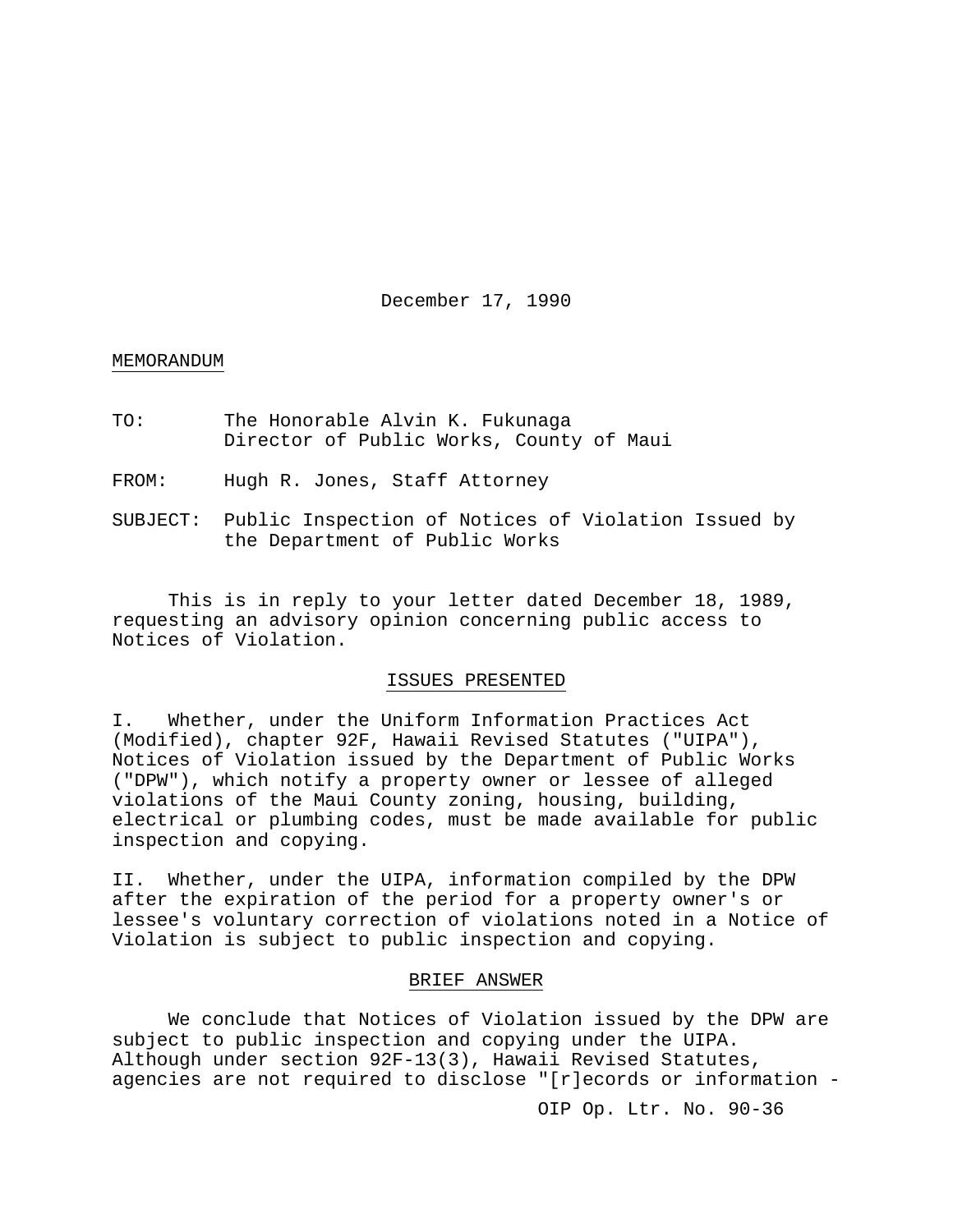compiled for law enforcement purposes" which if disclosed could reasonably be expected to interfere with enforcement proceedings, such a threat is not present where, as here, the target of any possible enforcement proceeding is in possession of the pertinent government record.

Similarly, public inspection of Notices of Violation will not reveal the identity of, or information furnished to the DPW by, a confidential source, or disclose techniques and procedures for law enforcement investigations or prosecutions which could<br>reasonably be expected to risk circumvention of the law. Nor reasonably be expected to risk circumvention of the law. could disclosure of these records reasonably be expected to endanger the life or physical safety of any individual. Under these circumstances, despite the fact that a Notice of Violation is a "[r]ecord . . . compiled for law enforcement purposes," we conclude that its disclosure will not result in "the frustration of a legitimate government function," under the UIPA.

Furthermore, although under the UIPA, individuals have a significant privacy interest in "information identifiable as part of an investigation into a possible violation of criminal law," we conclude that the disclosure of Notices of Violation issued by the DPW would not constitute "a clearly unwarranted invasion of personal privacy," under section 92F-13(1), Hawaii Revised Statutes. The UIPA declares that the disclosure of a government record shall not constitute a clearly unwarranted invasion of privacy if the public interest in disclosure outweighs the privacy interests of the individual. Haw. Rev. Stat. § 92F-14(a) (Supp. 1989).

In applying the UIPA's balancing test to these government records, in our opinion, there is a significant and overriding public interest in the disclosure of government records which shed light upon an agency's performance or nonperformance of its duties. Without access to Notices of Violation issued by the DPW, the public is deprived of an important means of determining whether the DPW is performing its obligation to enforce the Maui County zoning, housing, building, electrical and plumbing codes.

Lastly, at least in the City and County of Honolulu, Notices of Violation issued regarding particular properties have been traditionally available for public inspection. It was not the intention of the Legislature that the UIPA's exceptions be used to close access to records which were available before the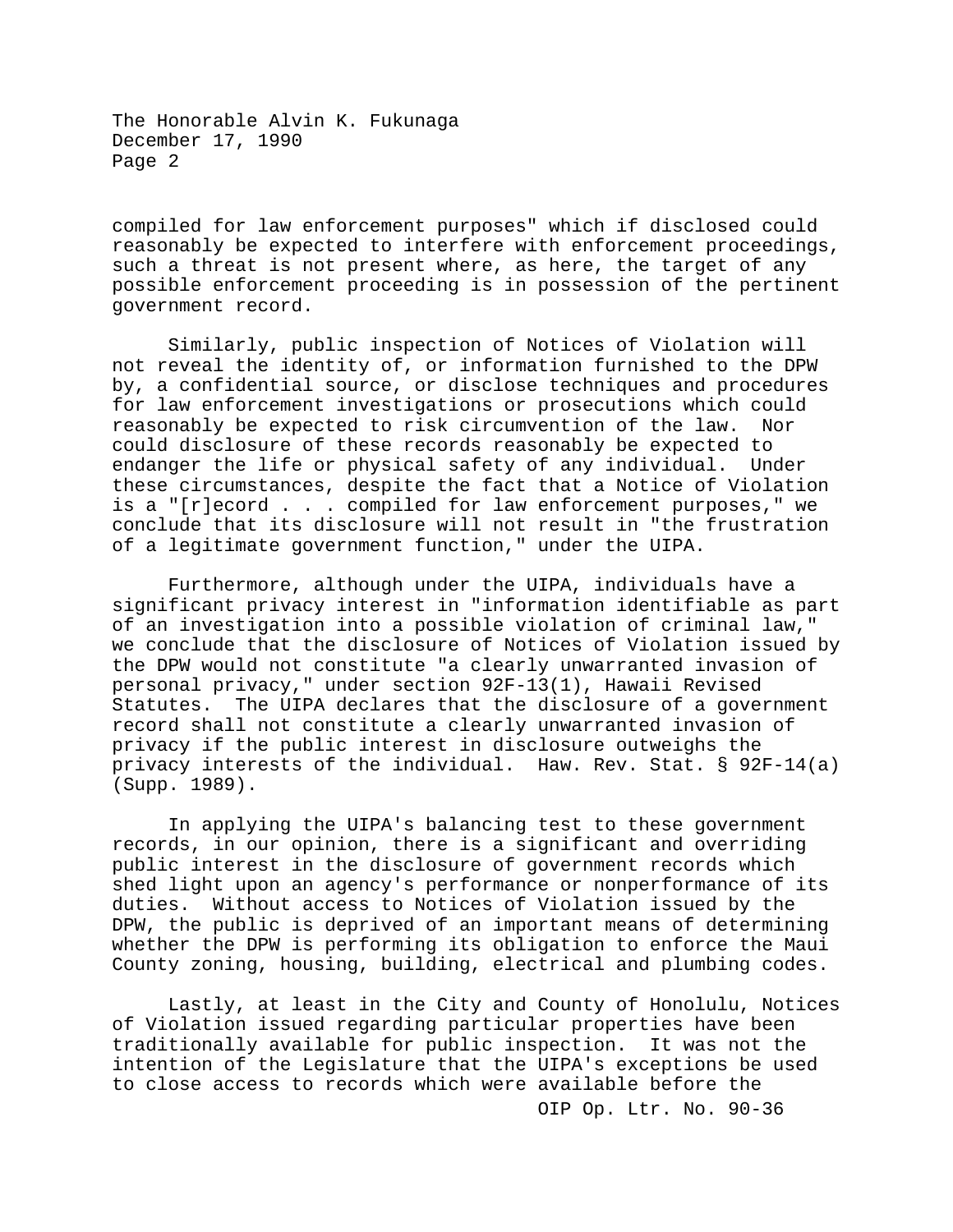passage of the Act. Accordingly, we conclude that information set forth in the DPW's Notices of Violation must be made available for public inspection and copying under the UIPA.

II. With respect to information compiled by the DPW after the period for a property owner's or lessee's voluntary correction of a code violation has expired, without a concrete factual context, the OIP is unable to express any definitive opinion on this issue. Generally speaking, however, if this information is compiled in preparation for an enforcement proceeding, and if its disclosure could reasonably be expected to interfere with the enforcement investigation or prosecution; would reveal the identity of, or information furnished by a confidential source; or would reveal law enforcement techniques or procedures that would risk circumvention of the law, it would be protected from public disclosure under section 92F-13(3), Hawaii Revised Statutes. Similarly, the UIPA does not require an agency to disclose government records which are subject to the attorneyclient privilege or the attorney work-product doctrine.

## FACTS

Section 19.46.020 of the Maui County Code provides that it is the DPW's duty to enforce the provisions of title 19, article II of the Maui County Code, entitled "Comprehensive Zoning Provisions." A violation of the zoning provisions of title 19,<br>article II of the Code is punishable as a misdemeanor. See Maui article II of the Code is punishable as a misdemeanor. County Code Þ 19.46.030 (1987). Similarly, it is the obligation of the DPW to enforce the provisions of Maui County's housing, building, electrical and plumbing codes. Violations of these<br>codes are also punishable as a misdemeanor. See Maui County Code codes are also punishable as a misdemeanor. §§ 16.08.260, 16.16.420, 16.20.090, and 16.24.070 (1987).

As an administrative practice, before the referral of an alleged zoning, housing, building, electrical or plumbing code violation to the Department of the Prosecuting Attorney, the DPW sends to the owner or responsible lessee of a nonconforming property a "Notice of Violation" (hereinafter "NOV"). The NOV informs the owner or responsible lessee that the subject property is in violation of the zoning, housing, building, electrical or plumbing codes, describes the nature of the violation, and includes a reference to the pertinent code or ordinance. Additionally, the NOV requests the owner or responsible lessee to correct or remove the violation by the date specified in the NOV,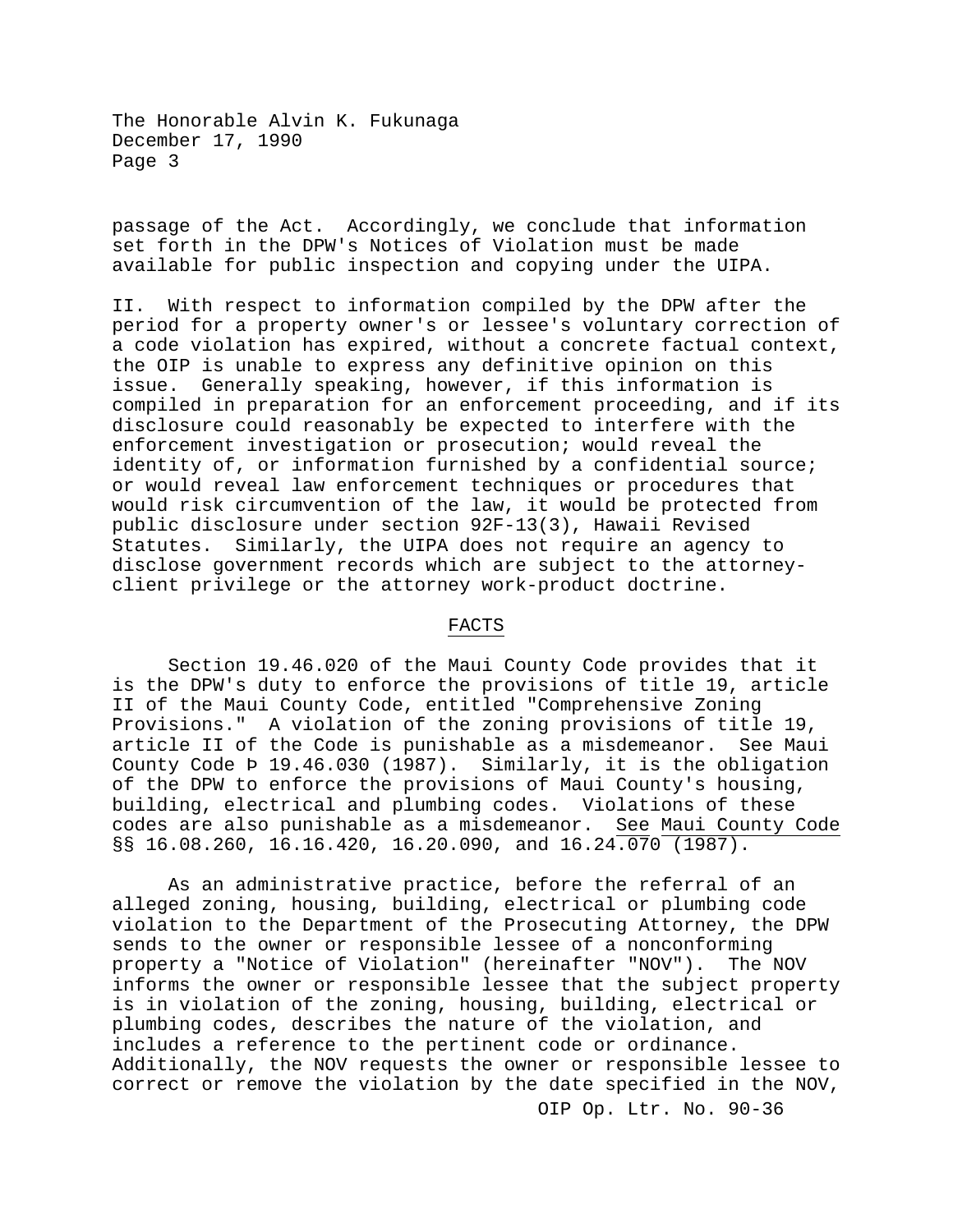and informs the owner or lessee that the failure to do so will result in the referral of the matter to the Prosecuting Attorney for appropriate action. A copy of an NOV is attached as Exhibit "A." To the extent possible, a copy of the NOV is posted at the subject property, and in the case of building code violations, the law requires such posting. See Maui County Code § 16.24.050 (1987).

If voluntary correction of the alleged violations does not result from the issuance of an NOV, the matter is referred to the Department of the Prosecuting Attorney for the commencement of an enforcement proceeding. Occasionally, upon referral of a violation to the Prosecuting Attorney, the Prosecuting Attorney requests the DPW to gather further information, or to conduct a further investigation, in preparation for an enforcement action.

The DPW requests an advisory opinion concerning the public's right, if any, to inspect and copy NOVs under the UIPA. Additionally, the DPW requests advice concerning public access to information it compiles after such time as the period for the voluntary correction of alleged violations has expired.

## DISCUSSION

## **I. INTRODUCTION**

The UIPA, the State's new open records law, sets forth the general rule that "[a]ll government records are open to inspection unless access is closed or restricted by law." Haw. Rev. Stat. § 92F-11(a) (Supp. 1989). Thus, except as provided by section 92F-13, Hawaii Revised Statutes, each agency must "make government records available for inspection and copying during regular business hours." Haw. Rev. Stat. 92F-11(b) (Supp. 1989). Section 92F-13, Hawaii Revised Statutes, sets forth two exceptions to the general rule of required agency disclosure which merit consideration in connection with the issues presented by this opinion.

## **II. FRUSTRATION OF A LEGITIMATE GOVERNMENT FUNCTION**

OIP Op. Ltr. No. 90-36 Section 92F-13(3), Hawaii Revised Statutes, provides that the UIPA does not require agencies to disclose "[g]overnment records that, by their nature, must be confidential in order for the government to avoid the frustration of a legitimate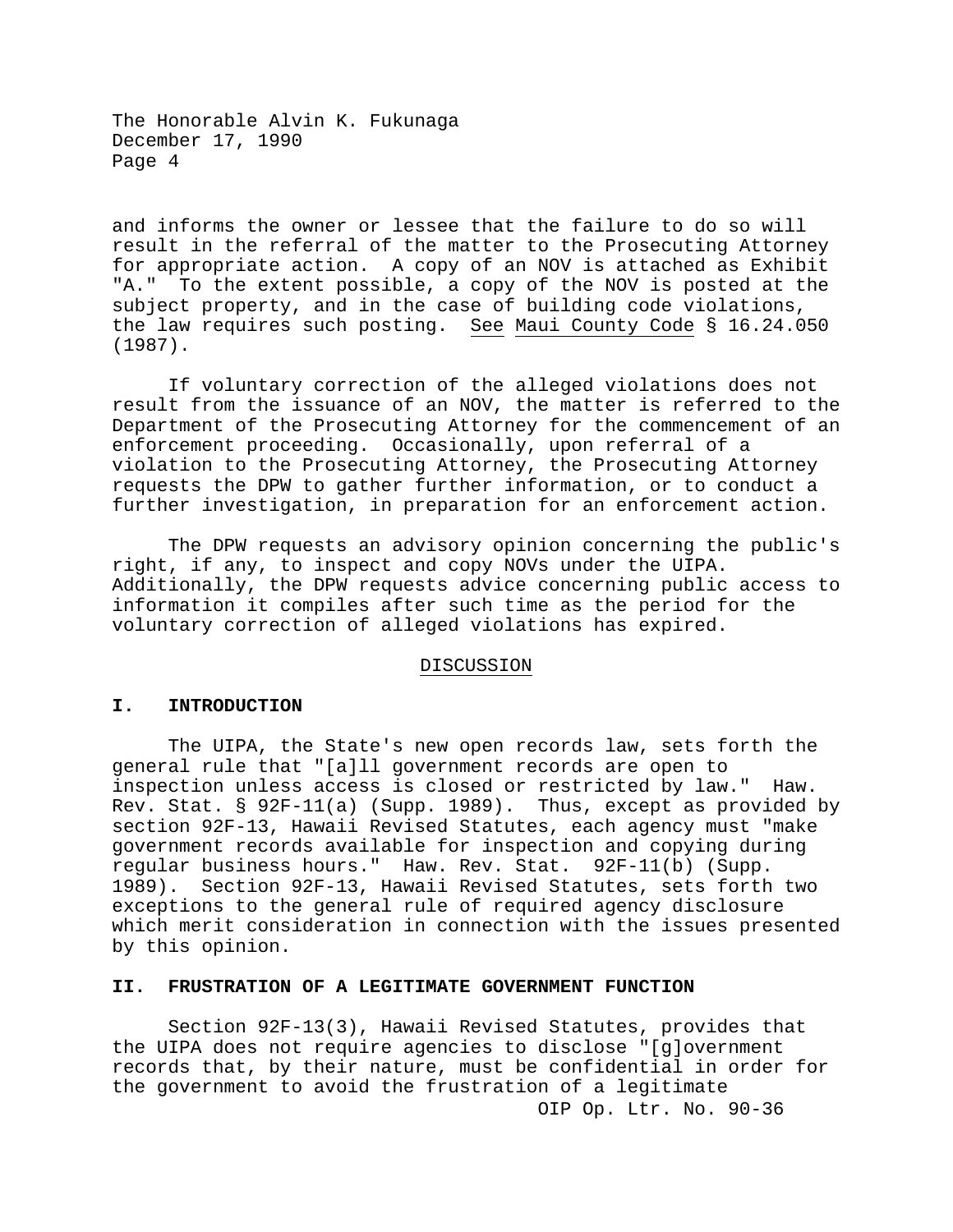government function." In OIP Opinion Letter No. 89-17 (December 27, 1989), we discussed the application of this UIPA exception and established, based upon the Act's legislative history, that it applies to certain "[r]records or information compiled for law enforcement purposes." See S. Stand. Comm. Rep. No. 2580, 14th Leg., 1988 Reg. Sess., Haw. S.J. 1093, 1095 (1988).

In our opinion, information contained in a NOV constitutes "information compiled for law enforcement purposes," since it sets forth information compiled by the DPW in connection with its enforcement of the zoning, housing, building, electrical and plumbing codes. However, this does not end our analysis, since not all law enforcement records, if disclosed, will result in the frustration of a legitimate government function under section 92F-13(3), Hawaii Revised Statutes.

In OIP Opinion Letter No. 89-17, relying upon similar provisions of the federal Freedom of Information Act, 5 U.S.C. Þ 552(b)(7) (Supp. 1989)("FOIA"), and case law interpreting the same, we concluded that "Notice[s] of Deficiencies," sent by the Department of Health to adult residential care homes which set forth violations of regulations enacted for the health and safety of home residents, were not protected from disclosure under the UIPA's "frustration" exception. In that opinion, we concluded that Exemption 7 of FOIA, while not controlling, provides useful guidance in applying the UIPA's exception for law enforcement records which, if disclosed, would frustrate a legitimate government function.

Under Exemption 7 of FOIA, records or information compiled for law enforcement purposes are protected from disclosure only to the extent that their disclosure:

(A) could reasonably be expected to interfere with enforcement proceedings, (B) would deprive a person to a right to a fair trial or an impartial adjudication, (C) could reasonably be expected to constitute an unwarranted invasion of personal privacy, (D) could reasonably be expected to disclose the identity of a confidential source, including a State, local, or foreign agency or authority . . . and, in the case of a record or information compiled by criminal law enforcement authority in the course of a criminal investigation . . . information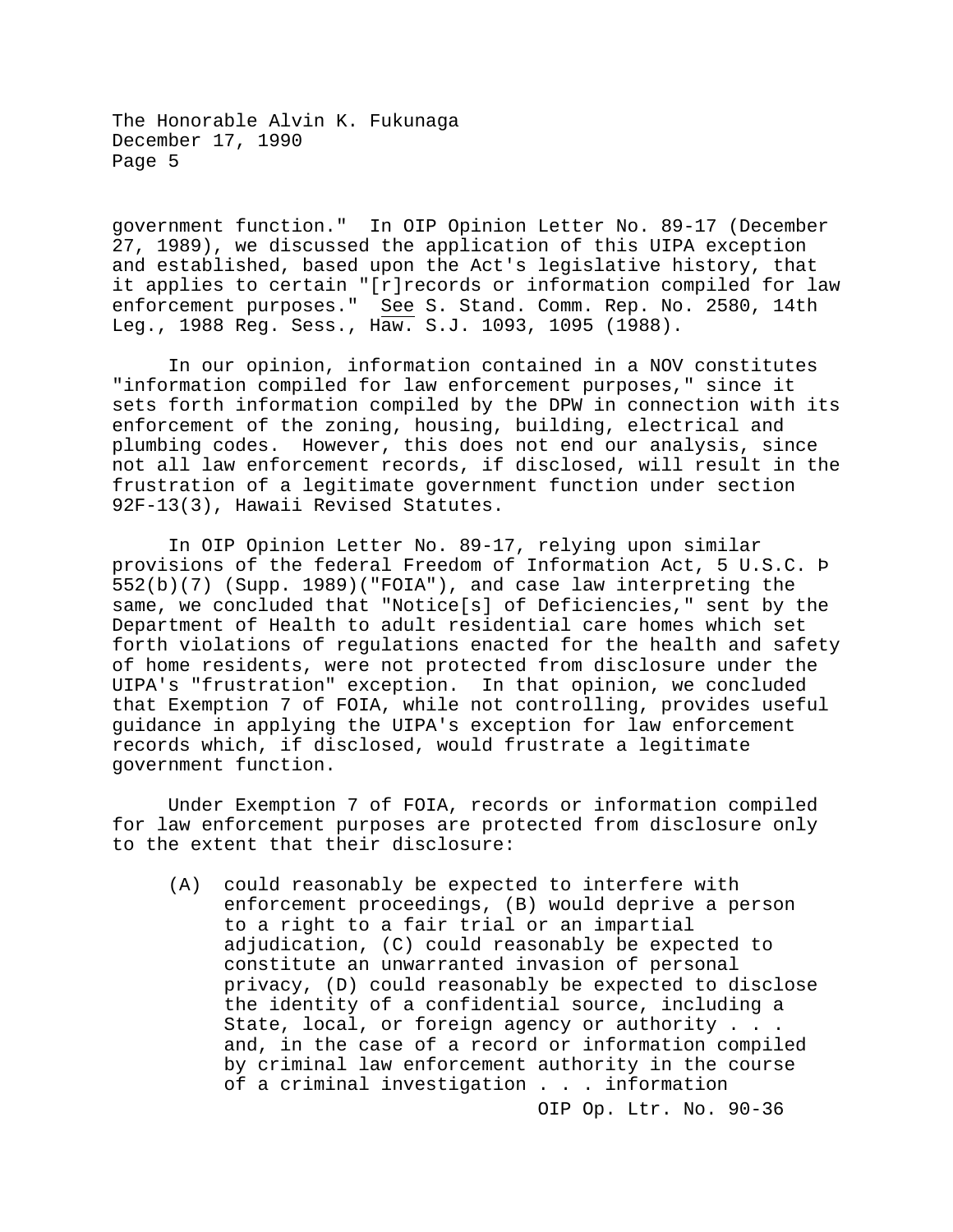> furnished by a confidential source, (E) would disclose techniques and procedures for law enforcement investigations or prosecutions, or would disclose guidelines for law enforcement investigations or prosecutions if such disclosure could reasonably be expected to risk circumvention of the law, or (F) could reasonably be expected to endanger the life or physical safety of any individual.

5 U.S.C. § 552(b)(7) (Supp. 1989).

With respect to FOIA's Exemption  $7(A)$ , it was intended to apply "whenever the Government's case in court--a concrete prospective law enforcement proceeding--would be harmed by the premature release of evidence or information not in the possession of known or potential defendants." Goldschmidt v. United States Department of Agriculture, 557 F. Supp. 274, 277 (D. D.C. 1983) (emphasis added). Other cases in which a claim of Exemption 7(A) has been made also focus on whether the release of withheld documents would permit the target of the investigation to discern the scope and nature of the government's case, or to affect evidence or impede an investigation. See, e.g., NLRB v. Robbins Tire & Rubber Co., 437 U.S. 214, 98 S. Ct. 2311, 57 L. Ed. 2d 159 (1978).

As with the Notices of Deficiencies considered in OIP Opinion Letter No. 89-17, it would be difficult for us to conclude that the disclosure of NOVs issued by the DPW "could reasonably be expected to interfere with enforcement proceedings," when the alleged code violators are served with copies of such notices. In such a case, a potential target of an investigation or enforcement action would only be permitted access to information that is already in the potential target's possession.

OIP Op. Ltr. No. 90-36 The case of Cunningham v. Health Officer of Chelsea, 385 N.E.2d 1011 (Mass. App. 1979) also offers some guidance in resolving the question presented. In Cunningham, the court held that "inspection reports," which identified housing code violations on several properties owned by two property owners, were public records. Although the court in Cunningham noted that the state's public records law protected from disclosure "investigatory materials necessarily compiled out of the public view by law enforcement or other investigatory officials," it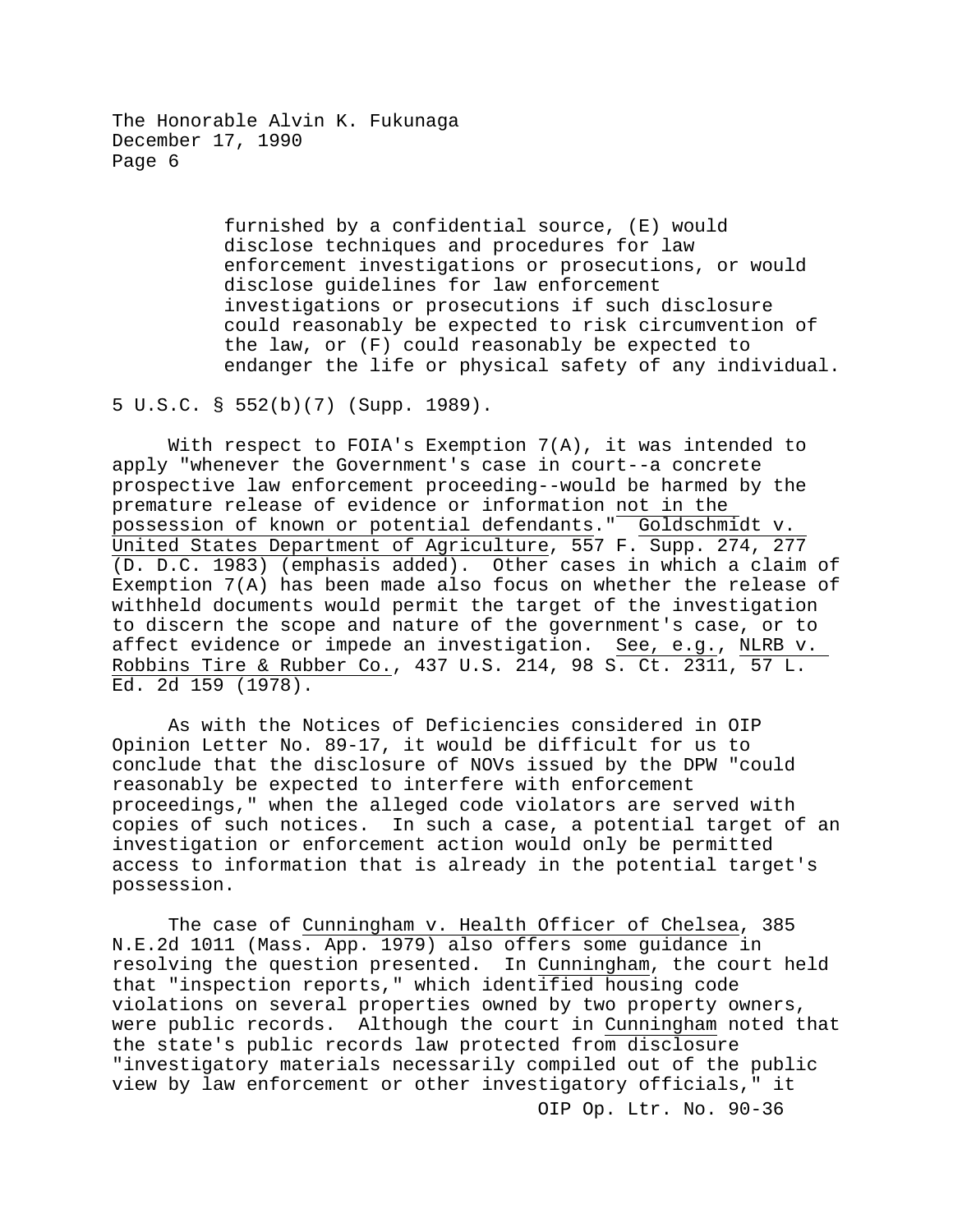reasoned that that housing code inspection reports were not "compiled out of the public view." Specifically, the Cunningham court noted that state law required that copies of any investigation or inspection report, and any written order or notice to the owner issued by the board of health be sent to "the occupants of all affected premises." Cunningham, 385 N.E.2d at<br>1012. The court also stated that there was no indication that The court also stated that there was no indication that disclosure of the housing code inspection reports would prejudice a prospective enforcement proceeding, that confidential investigative techniques would be revealed, or that citizens<br>would be discouraged from cooperating with authorities. Id. would be discouraged from cooperating with authorities.

The Goldschmidt case, cited above, also supports a conclusion that the disclosure of NOVs issued by the DPW will not<br>result in the interference with enforcement proceedings. In result in the interference with enforcement proceedings. Goldschmidt, the court concluded that "inspection reports," prepared by the Department of Agriculture, which noted conditions in meat or poultry plants which the inspector believed to be in violation of applicable regulations, would not "interfere with enforcement proceedings" if disclosed.

In Goldschmidt, the Department of Agriculture objected to the disclosure of the inspection reports, on the basis that if they were made public before the plant had an opportunity to informally correct alleged violations, "voluntary compliance" would be frustrated. The Goldschmidt court held that because the alleged violator was customarily given a copy of the inspection reports, their disclosure would not interfere with enforcement proceedings. Additionally, in response to the agency's suggestion that disclosure of the inspection reports would discourage voluntary correction of violations, the court reasoned that just the opposite may be true, stating, "[c]ommon sense suggests that the possibility of adverse publicity would be at least as likely to encourage compliance with regulations as discourage it." Goldschmidt, 557 F. Supp. at 278. Further, the court reasoned that:

OIP Op. Ltr. No. 90-36 Congress never intended 7(A) to be so broad as to prohibit disclosure where, as here, publicity surrounding an establishment's violations "interferes" with enforcement by embarrassing the establishment so that it drags its heels in remedying its compliance. Such a broad application would enable an agency to withhold investigatory records in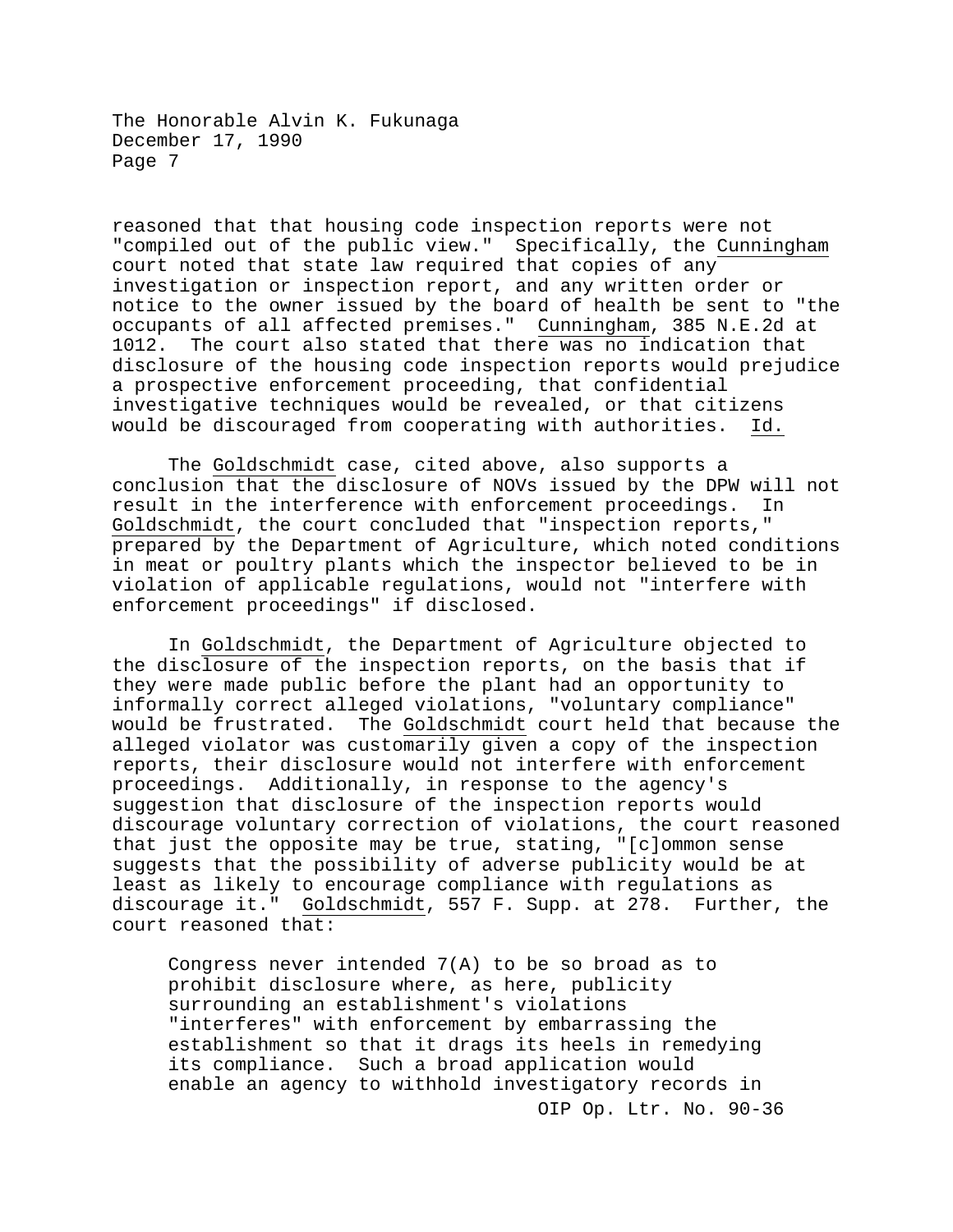> almost all cases; it is difficult to imagine a situation in which publicity surrounding an investigation might not have some detrimental effect on the target's behavior or attitude.

Goldschmidt, 557 F. Supp. at 278.

Lastly, the decision of the Supreme Court of Illinois in Lopez v. Fitzgerald, 390 N.E.2d 835 (Ill. 1979), deserves attention in resolving the issue presented. In Lopez, individuals sought access to building "inspection reports" concerning buildings in which they resided under the state's Local Records Act and under the City of Chicago's Municipal Records Act. The individuals seeking access alleged that the building inspection reports were "public records" under these state and local records laws. Consistent with the County of Maui's practice, if an investigation revealed building code violations, the City of Chicago sent a written notice of such fact to the owner, occupant, lessee, or the person in possession of the premises. Such notice provided the owner or lessee with an opportunity to correct the noted violations, and failing the same, the matter would be referred to the corporation counsel for prosecution.

The Lopez court held that the public was not entitled to inspect or copy the building inspection reports compiled by the City of Chicago. First, the court found that both the Local Records Act and Municipal Records Act were not public access laws, but rather were laws concerning whether records "should be preserved by a unit of government." Lopez, 390 N.E.2d at 838-839. The court then found that the inspection reports were<br>not records available at common law. The court reached this not records available at common law. conclusion on the basis that the inspection reports were "investigatory records" and were only the first stage in the process of finding building code violations and ensuring their correction.

Additionally, the court concluded that under the common law, the disclosure of these investigatory records before the building owner received notice of the alleged violations and a compliance hearing, would violate the privacy of such building owners:

To release initial and unevaluated investigation reports threatens privacy interests. Public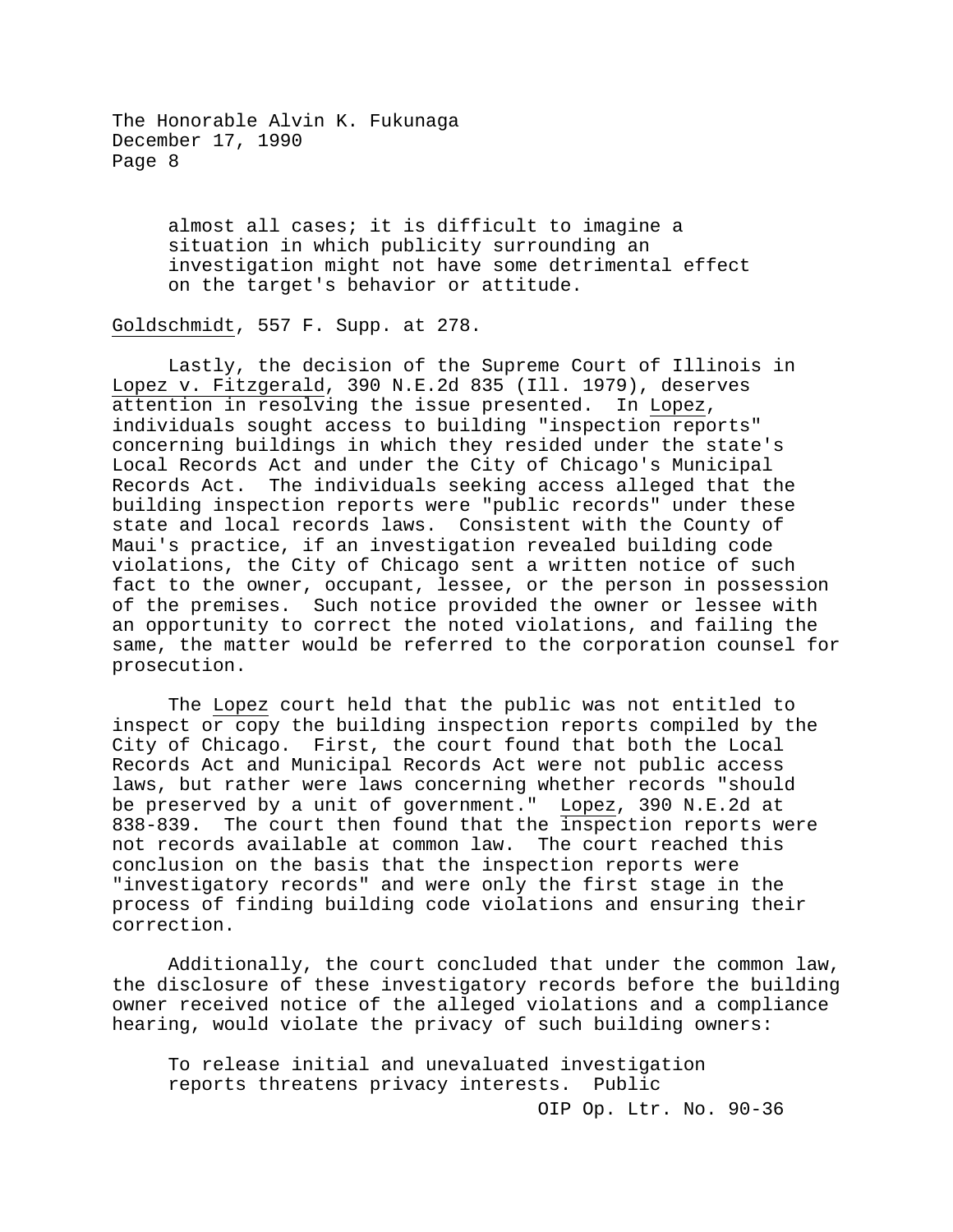> disclosure of such reports would also tend to impair the efficiency of day-to-day activities of and investigations by the Department of Buildings. In absence of factors supporting disclosure other than a general policy of openness in government and the plaintiff's interest in the condition of buildings, and in the face of countervailing factors, investigative reports are not open to public access.

Lopez, at 841 (emphases added).

The Lopez court noted that in Citizens for Better Care v. Department of Public Health, 215 N.W.2d 576 (Mich. App. 1974), the Michigan Court of Appeals ordered the disclosure of nursing home safety investigative reports, but distinguished the Michigan decision on the basis that the investigative reports in the Citizens case had already been disclosed to the nursing home operators, the targets of the investigation. See Lopez at 841.

In our opinion, the facts in the Lopez case can be distinguished from those presented here. First, the court's decision was controlled by the common law, not by statutory provisions, like the UIPA, which presume that a government record is public unless access is closed or restricted by law. Secondly, at issue in Lopez were investigatory records which had not been disclosed to the target of the investigation, the building owners.

As discussed above, most authorities who have considered the issue have held that the disclosure of records or information compiled for law enforcement purposes will not interfere with an enforcement proceeding where the target of the investigation is in possession of the records or information is question. Therefore, in our view, the rationales of the Goldschmidt, Citizens, and Cunningham cases present a better approach under the UIPA for determining whether the disclosure of law enforcement records "could reasonably be expected to interfere with a law enforcement proceeding."

OIP Op. Ltr. No. 90-36 Accordingly, we conclude that the disclosure of NOVs issued by the DPW could not reasonably be expected to interfere with a law enforcement proceeding. Additionally, we do not believe that the disclosure of NOVs issued by the DPW would result in the disclosure of the identity of, or information furnished by, a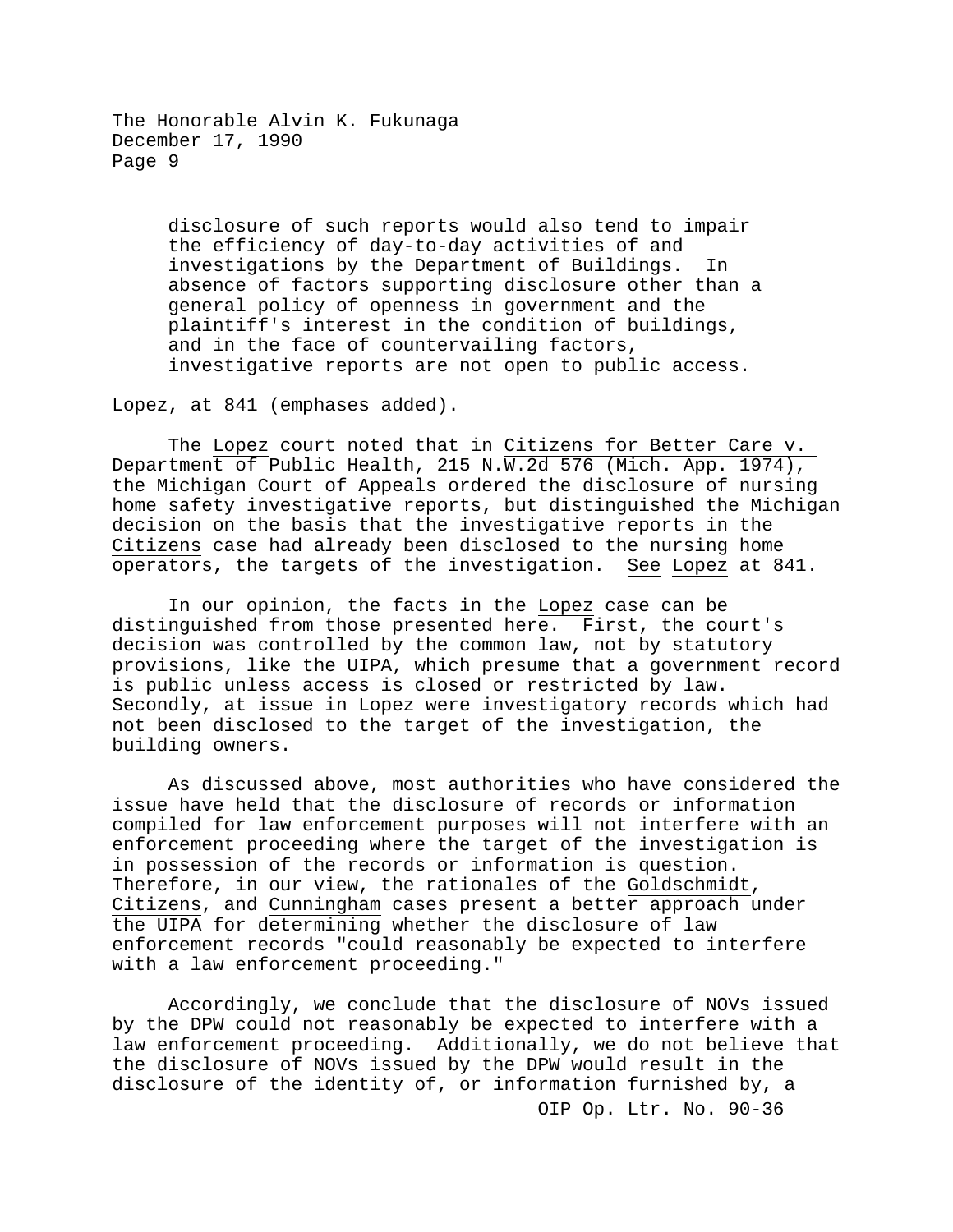confidential source, deprive an individual of a right to a fair trial, or disclose techniques and procedures for law enforcement investigations that could reasonably be expected to risk circumvention of the law. Similarly, we do not believe that the disclosure of NOVs could reasonably be expected to endanger the life or physical safety of any individual. Accordingly, although NOVs issued by the DPW constitute "[r]records or information compiled for law enforcement purposes," we conclude that their disclosure will not result in the frustration of a legitimate government function under section 92F-13(3), Hawaii Revised Statutes. We now turn to an examination and application of the UIPA's privacy exception to public access.

# **III. CLEARLY UNWARRANTED INVASION OF PRIVACY**

The UIPA also does not require the disclosure of "[g]overnment records which, if disclosed, would constitute a clearly unwarranted invasion of personal privacy." Haw. Rev. Stat. § 92F-13(1) (Supp. 1989). Under the UIPA, the "[d]isclosure of a government record shall not constitute a clearly unwarranted invasion of personal privacy if the public interest in disclosure outweighs the privacy interests of the individual." Haw. Rev. Stat. § 92F-14(a) (Supp. 1989).

Under this balancing test, "if a privacy interest is not `significant,' a scintilla of public interest in disclosure will preclude a finding of a clearly unwarranted invasion of personal privacy." H. Conf. Comm. Rep. No. 112-88, 14th Leg., 1988 Reg. Sess., Haw. H.J. 817, 818 (1988); S. Conf. Comm. Rep. No. 235,<br>14th Leg., 1988 Reg. Sess., Haw S.J. 689, 690 (1988). Indeed, 14th Leg., 1988 Reg. Sess., Haw S.J. 689, 690 (1988). the legislative history of the UIPA's privacy exception indicates this exception only applies if an individual's privacy interest in a government record is "significant." See id. ("[o]nce a significant privacy interest is found, the privacy interest will be balanced against the public interest in disclosure").

In section 92F-14(b), Hawaii Revised Statutes, the Legislature set forth examples of information in which an individual has a "significant privacy interest." Section 92F-14, Hawaii Revised Statutes, provides in pertinent part:

(b) The following are examples of information in which the individual has a significant privacy interest: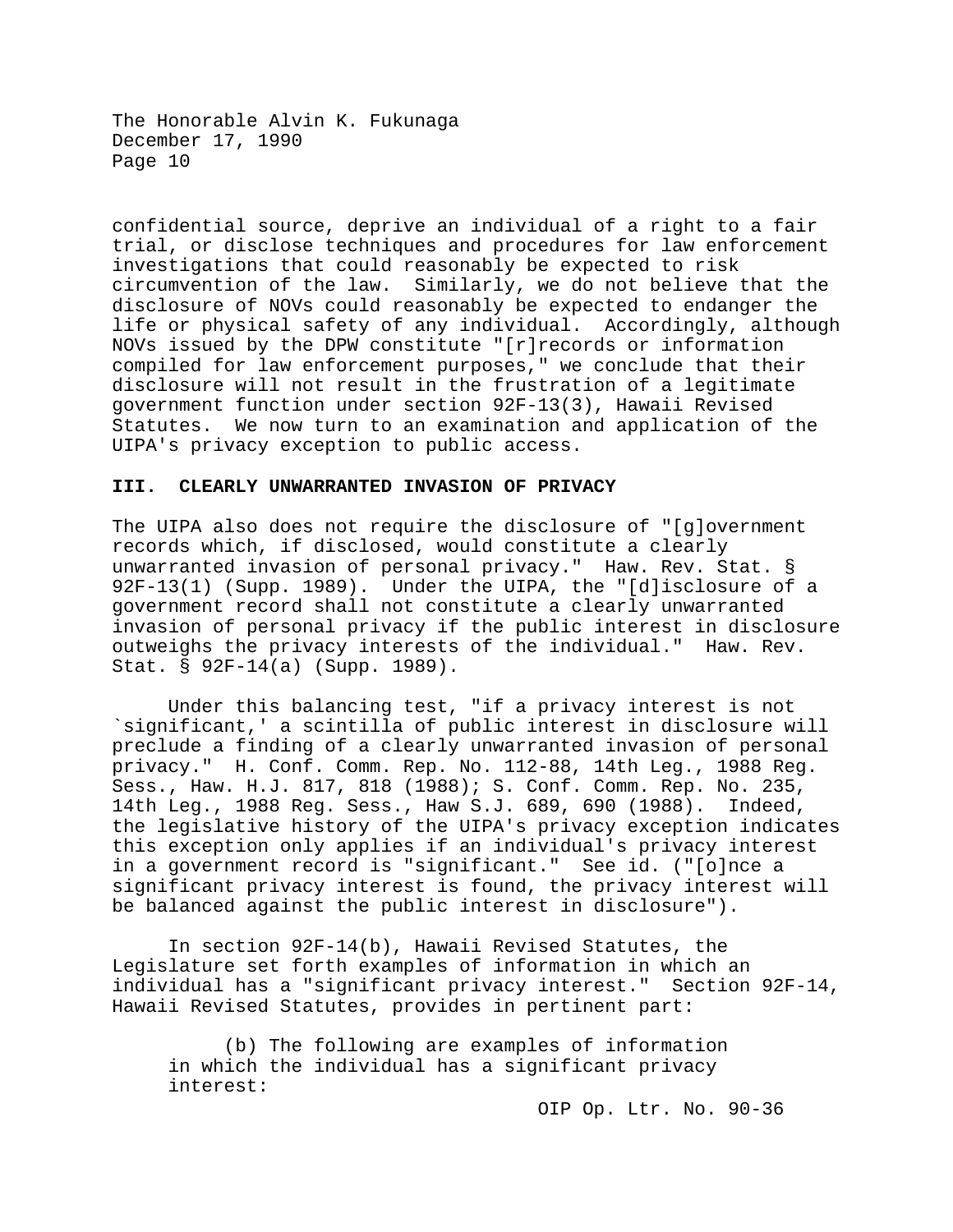. . . .

(2) Information identifiable as part of an investigation into a possible violation of criminal law, except to the extent that disclosure is necessary to prosecute the violation or continue the investigation . . . .

Haw. Rev. Stat. § 92F-14(b)(2) (Supp. 1989) (emphasis added).

For purposes of our analysis, we shall assume, without deciding, that an NOV is "information identifiable as part of an investigation into a possible violation of criminal law,"[11](#page-10-0) and that an alleged zoning, building or housing code violator has a "significant" privacy interest in such information under the UIPA. If the public interest in the disclosure of this information outweighs an individual's significant privacy interest in the same, it must be made available for public inspection and copying under the UIPA. See Haw. Rev. Stat. § 92F-14(a) (Supp. 1989).

In previous OIP advisory opinions, we concluded that the "public interest" to be considered under the UIPA's balancing test is the public interest in the disclosure of "[o]fficial information that sheds light on an agency's performance of its statutory duties," see OIP Op. Ltr. No. 90-7 (Feb. 9, 1990), and in information which sheds light upon the conduct of government officials, see OIP Op. Ltr. No. 90-17 (Apr. 24, 1990). Two of the basic policies served by the UIPA are to "[p]romote the public interest in disclosure" and to "[e]nhance governmental accountability through a general policy of access to government records." See Haw. Rev. Stat. § 92F-2 (Supp. 1989).

Further, in enacting the UIPA, the Legislature declared that "it is the policy of this State that the formation and conduct of public policy--the discussions, deliberations, decisions, and

<span id="page-10-0"></span> <sup>1</sup>Arguably, an NOV is not "part of an investigation" into a possible violation of criminal law, but rather, is the product or result of such an investigation. See, e.g., Caledonia Publishing Company v. Walton, 573 A.2d 296, 300 (Vt. 1990) (arrest and citation records are the result of the detection and investigation of crime, not "part of such detection and investigation"); Op. Att'y Gen. Fla. No. 80-96 (1980) (arrest report not an investigatory record, but is the "fruit" of an investigation).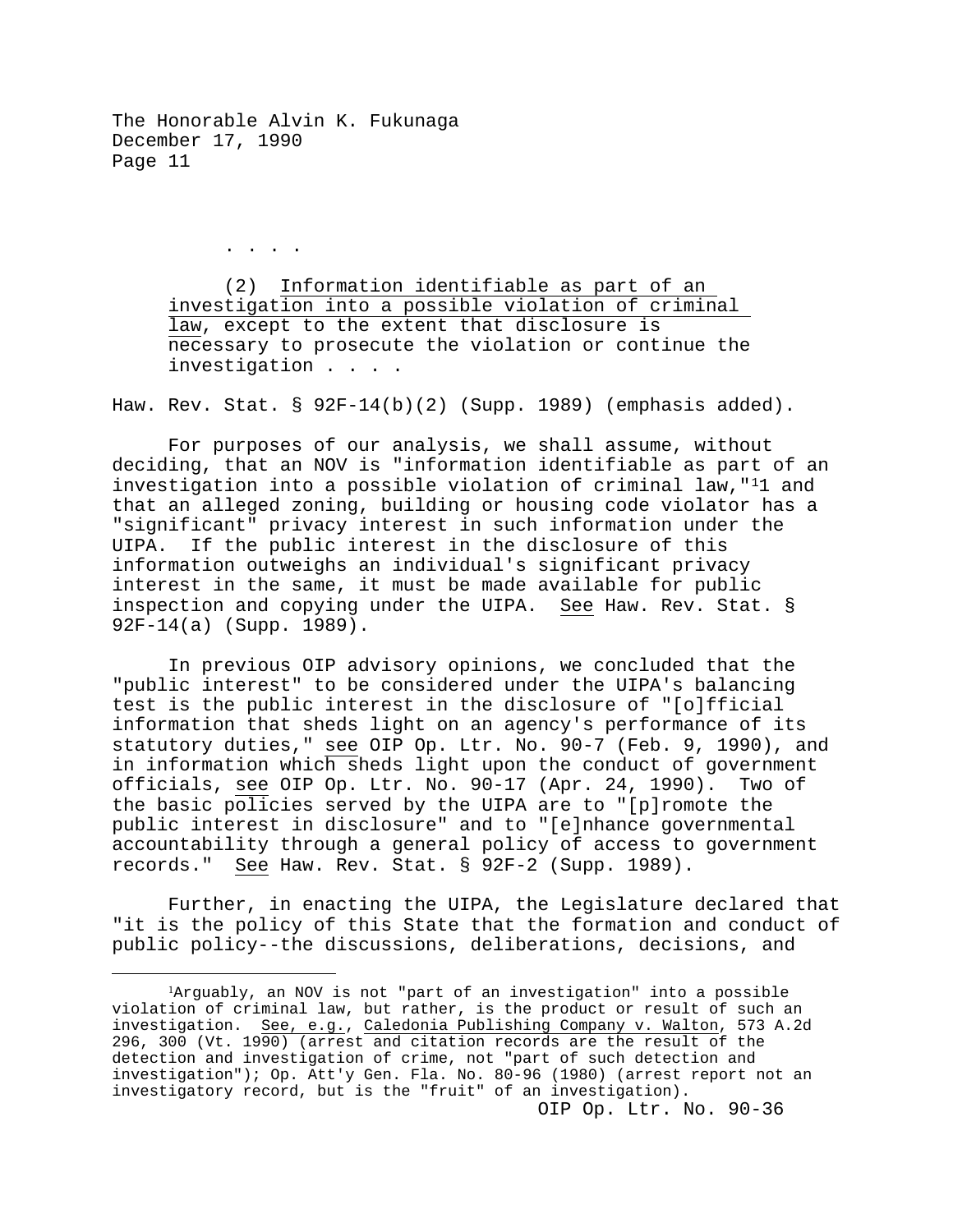action of government agencies--shall be conducted as openly as possible." Haw. Rev. Stat. § 92F-2 (Supp. 1989). Thus, the public interest to be considered in applying the UIPA's balancing test is the public interest in disclosure of information which sheds light upon an agency's performance of its duties and the conduct of government officials, or which otherwise promotes governmental accountability. On the contrary, however, in previous OIP advisory opinions, we reasoned that this "public interest," in the usual case, is "not fostered by disclosure of information about private citizens that is accumulated in various government files but that reveals little or nothing about any agency's own conduct." OIP Op. Ltr. No. 89-16 (Dec. 27, 1989), quoting, U.S. Department of Justice v. Reporters Committee for Freedom of the Press, 489 U.S. 749, 109 S. Ct. 1468, 1481, 103 L. Ed. 2d 774, 796  $(1989)$ .

Applying the above principles to NOVs issued by the DPW, we conclude that there is a significant public interest in their disclosure under the UIPA. Specifically, the disclosure of this government record would reveal information concerning the DPW's performance of its obligation to enforce codes enacted for the health, safety, and welfare of the public. Without the disclosure of these records, the public is left "in the dark" concerning whether the DPW takes action in response to citizen complaints and is otherwise performing its duty to enforce these<br>laws. The disclosure of these government records would further The disclosure of these government records would further the UIPA's core purpose of enhancing governmental accountability by providing access to government records which shed light on the conduct of agencies and their officials. On these facts, under the UIPA, the "public interest in disclosure" of these government records is at a zenith.

OIP Op. Ltr. No. 90-36 Furthermore, based upon information provided by the Building Safety Division of the Building Department of the City and County of Honolulu, it appears that the NOVs that the agency maintains have been traditionally open to public inspection, unless a violation was the subject of current litigation. Likewise, the fact that NOVs are often publicly posted, and in the case of a building code violation, must be posted, support our conclusion. The legislative committee reports to the UIPA state, "[i]t is not the intention of Legislature that section [92F-13] be used to close currently available records, even though these records may fit within one of the categories in this section." H. Conf. Comm. Rep. No. 112-88, 14th Leg., 1988 Reg. Sess., Haw. H.J. 817,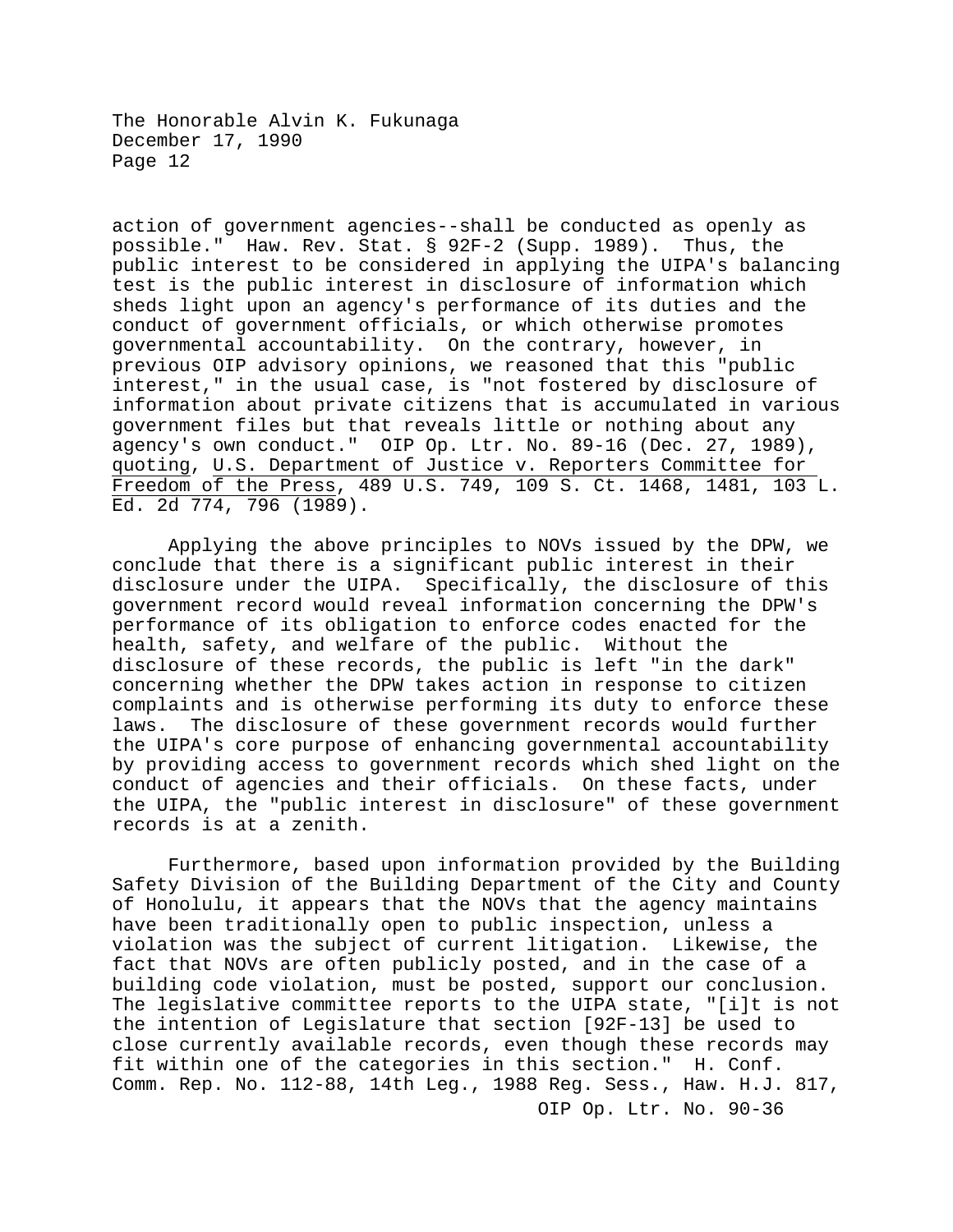818 (1988); S. Conf. Comm. Rep. No. 235, 14th Leg., 1988 Reg. Sess., Haw. S.J. 689, 690 (1988). Thus, it would appear that closing access to these records under one of the exceptions in section 92F-13, Hawaii Revised Statutes, would be contrary to the legislative intent behind the UIPA's exceptions to public access.

Accordingly, we conclude that the disclosure of the information contained in an NOV would not "constitute a clearly unwarranted invasion of personal privacy," under section 92F-13(1), Hawaii Revised Statutes, because the public interest in disclosure of such information outweighs any privacy interest an individual may have in such information. Additionally, withholding access to these records by the public would appear to be contrary to the Legislature's intention that the UIPA not be applied in such a manner to close access to currently available records.

With respect to information compiled by the DPW after the period for a property owner's or lessee's voluntary correction of a code violation has expired, without a concrete factual context, we would be unable to express any definitive opinion concerning the disclosure or non-disclosure of this information. Generally, if this information is being compiled in preparation for an enforcement proceeding by the Prosecuting Attorney, and if its disclosure could reasonably interfere with an enforcement investigation or prosecution, would reveal the identity of, or information furnished by, a confidential source, or would reveal law enforcement techniques or procedures that would risk circumvention of the law, it would be protected from disclosure by section 92F-13(3), Hawaii Revised Statutes. Further, some of this information may involve inter-agency communications between the DPW and the Prosecuting Attorney and be subject to the attorney-client privilege or the attorney work-product doctrine.

However, without a specific factual setting and a review of the pertinent government records, this office can only make the most general of observations set forth above concerning access to information compiled by the DPW after the period for voluntary<br>compliance has expired. Such determinations need to be made on Such determinations need to be made on a case-by-case basis. Should the DPW receive a request to inspect information it has compiled in contemplation of an enforcement proceeding, it should contact the OIP for specific guidance concerning its disclosure obligations under the UIPA.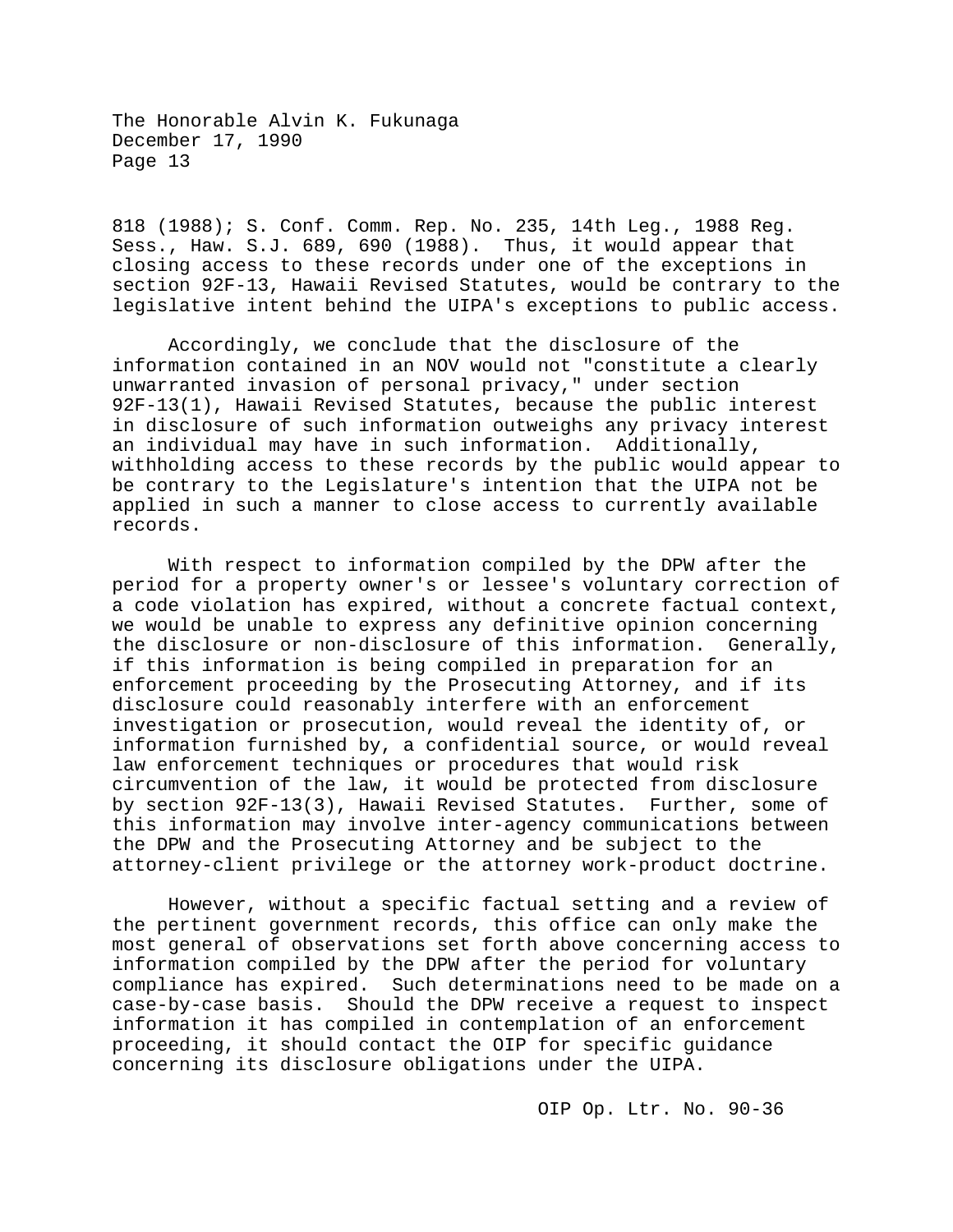#### CONCLUSION

Although an NOV contains information compiled for law enforcement purposes, in our opinion, its disclosure would not result in the frustration of a legitimate government function under section 92F-13(3), Hawaii Revised Statutes. Because the potential target of an enforcement proceeding is provided with a copy of such notice, and because such notices are often publicly posted, their disclosure could not reasonably be expected to interfere with an enforcement proceeding.

Additionally, the disclosure of an NOV would not constitute a clearly unwarranted invasion of personal privacy under the UIPA. Although individuals have a significant privacy interest in this government record, that interest is outweighed by an overriding public interest in assuring that regulations enacted for the health, safety, and welfare of the public are being enforced. Without public access to these government records, the public lacks any meaningful way of confirming whether those responsible for the enforcement of such regulations take appropriate action upon citizen complaints.

Further, it appears that at least in the City and County of Honolulu, such records have been traditionally open to public inspection. It was not the intention of the Legislature that the UIPA be used to close access to records which were made available before the passage of this new public records law.

With respect to information compiled by the DPW after the period for voluntary correction of alleged code violations has expired, the OIP is unable to render a definitive opinion concerning this issue without a concrete factual setting. However, generally speaking, an agency is not required by the UIPA to disclose government records if public access to the same could reasonably interfere with an enforcement investigation or prosecution, would reveal the identity of, or information furnished by, a confidential source, or would reveal law enforcement techniques or procedures that would risk circumvention of the law.

> OIP Op. Ltr. No. 90-36 Hugh R. Jones Staff Attorney